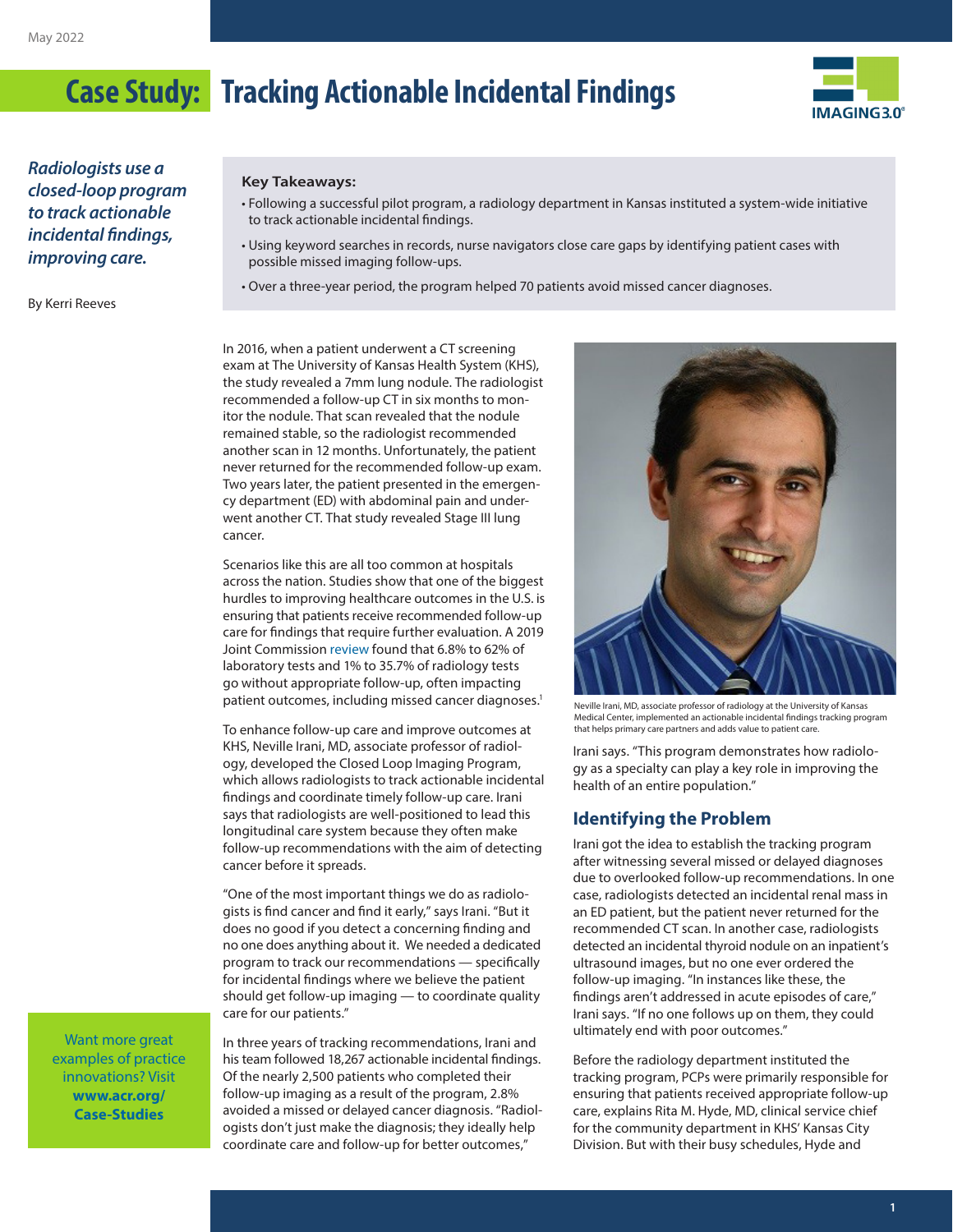



Rita M. Hyde, MD, clinical service chief for the community department in KHS' Kansas City Division, says that the tracking program helps ensure that patients receive the care they need.

other PCPs struggled to manage actionable incidental findings. "We developed systems and workarounds, like sending ourselves messages to trigger alerts to remind us about necessary follow-up for particular patients," Hyde says. "But what we really needed was a process — along with a team to manage it — to make sure those findings were actually followed up on."

Obstacles impeding appropriate follow-up care included that some patients don't have PCPs for longitudinal management and some follow-up recommendations never make it into the medical records. "Specialists who order exams aren't typically following actionable incidental findings," Irani explains. "They often assume that since everything is electronic and automated that the patient's PCP or another provider has seen it and will act on it. With that flawed assumption, we've basically scaled bad communication processes."

#### **Closing the Loop**

As Irani developed the actionable incidental findings tracking program, he leaned on his experience instituting an inferior vena cava (IVC) filter retrieval tracking program at KHS, which began in 2014. That program ensured that providers follow established guidelines for removing IVC filters immediately after a patient's pulmonary embolism risk subsides. The successful program minimized patient complications and generated increased volumes — which helped establish Irani's credibility in the tracking arena at KHS.

While the IVC program focused on one specific care management scenario, tracking actionable incidental findings is more complex due to the variability of such findings. With this in mind, Irani knew that he needed

to take an incremental approach to instituting the findings tracking program. He started by tracking lung nodules because they are common, have widely accepted follow-up guidelines, and can lead to adverse outcomes — even death — if not followed. In short, he knew that a closed-loop system would have a significant impact on outcomes.

To start, Irani reached out to Hyde to discuss the challenges that PCPs faced when managing follow-up of actionable incidental findings and meeting the [patient-centered medical home \(PCMH\) model](https://www.ahrq.gov/ncepcr/tools/pcmh/defining/index.html) requirement that all abnormal imaging tests be tracked.<sup>2</sup> Together, Irani and Hyde outlined a radiology-led program to track and resolve pulmonary cases. They envisioned using the hashtag #follow in imaging reports so that nurse navigators could easily identify and track cases that required follow-up care.

From there, Irani and Hyde presented the plan to KHS quality and executive leaders for approval, explaining how the tracking program would improve patient care. The leaders agreed to a 12-month pilot of the Closed Loop Imaging Program that leveraged existing employees (a total of 1.4 full-time equivalents), who were "loaned" from other departments to staff the program. They also approved using an existing search engine solution to identify #follow in radiology reports that indicated the need for follow-up care.

#### **Getting Radiologists On Board**

In staff meetings and through email communications to the radiology team, Irani explained how the pilot program that would rely on KHS radiologists and radiology residents adding #follow to their reports to indicate the need for future follow-up imaging. Irani was extremely intentional about the basic program design, making it as simple as possible for radiologists and residents to note the need for follow-up care.

No formal training was required to get the radiologists involved in the program. "You just say '#follow' and it shows up in the report, no choosing a macro or finding something in a template," Irani explains. "Our main focus was radiologist adoption. It doesn't matter how fancy or good your intervention is; if no one adopts it, it's worthless."

Well aware of the consequences of missed follow-ups, the radiologists were eager to participate, Irani explains. To further encourage adoption, the tracking team shared cases in which #follow led to positive outcomes in patient care as the program got underway. "We would tell the radiologists, 'You dictated this, and it helped save a patient's life,'" says Rebecca Flynn Sourk, RN, BSN, clinical nurse coordinator of the Closed Loop Imaging Program. "Giving specific examples of how the hashtag works helped with adoption."

ACR 1891 Preston White Drive Reston, VA 20191 703-648-8900 [www.acr.org/Imaging3](http://www.acr.org/Imaging3)

©2022 American College of Radiology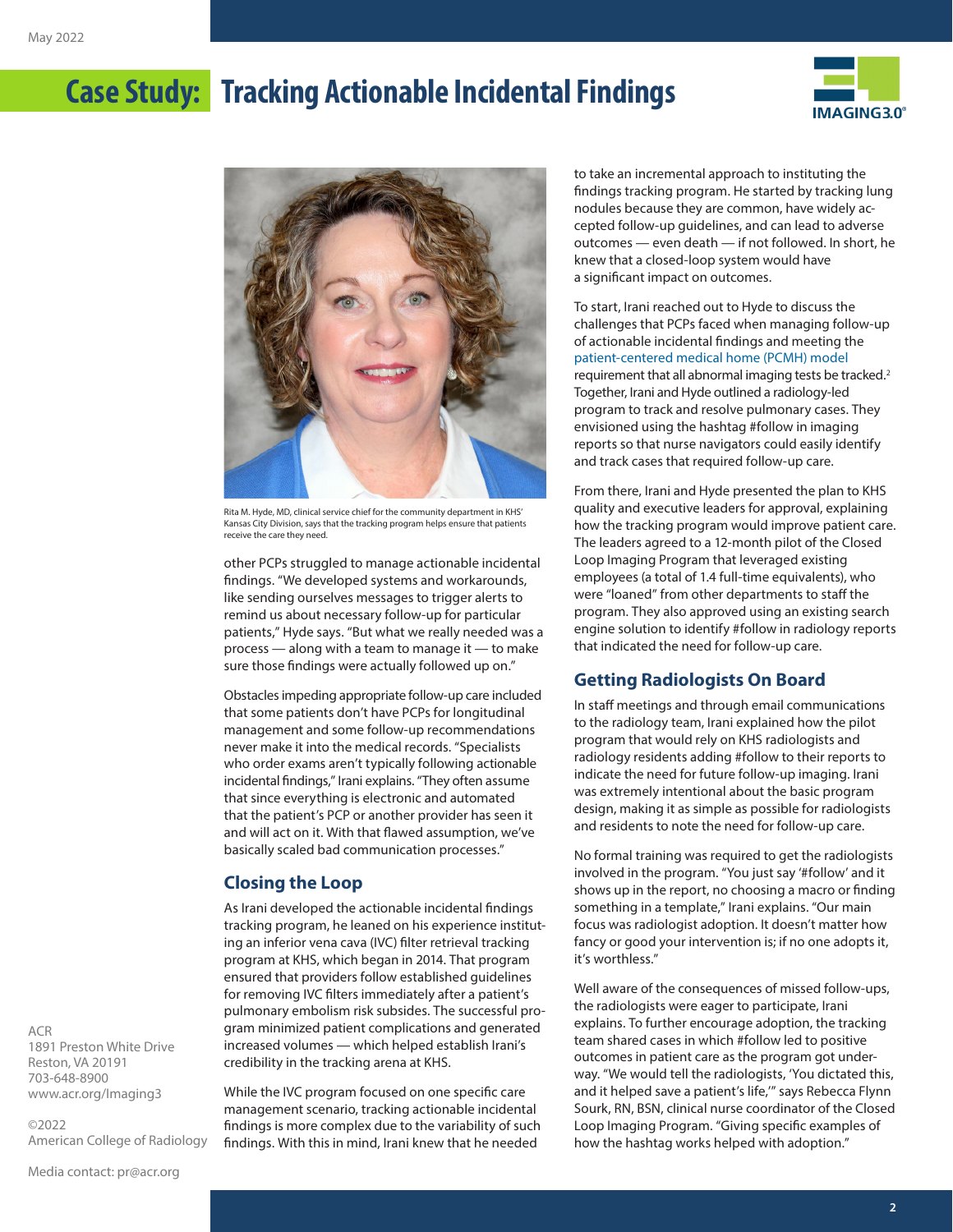



Rebecca Flynn Sourk, RN, BSN, clinical nurse coordinator of the Closed Loop Imaging Program at the University of Kansas Medical Center, communicates daily with ordering and primary care physicians about follow-up imaging recommendations.

Four months into the program, chest and emergency radiologists tagged hundreds of pulmonary nodule cases with follow-up recommendations. One year into the effort, every diagnostic radiologist had used the hashtag, Irani says. "Our plan was to use a simple program design by just using the phrase #follow to make adoption easy to integrate into a verbal, dictatable workflow. This proved to have higher adoption when compared to programs that used a templated approach with dropdowns."

#### **Implementing the Plan**

While many radiologists were eager to include #follow when appropriate, not all radiologists remembered to add the tag to their reports. To account for this, Irani added a second layer to the program that utilized existing natural language processing (NLP) software to identify words or phrases in reports that may indicate a need for follow-up like "recommendation" or the words "follow-up" without a hashtag.

The radiology department also developed an algorithm using the date of the signed report to generate a due date for completion of the follow-up recommendation. For example, in three, six, or 12 months. Guided by #follow, NLP, and the due dates, nurse navigators manually reviewed patient charts to determine which cases had an incomplete follow-up and contacted ordering physicians about the follow-up recommendations to help facilitate exam scheduling as needed.

In the first nine months of the pilot, the program addressed thousands of patient cases recommended for follow-up, bringing back 177 patients who might

otherwise have been lost. Eight of those patients were diagnosed with lung cancer, and three of those were stage I lung carcinoma, which is treatable. Based on these findings, health system executives approved plans to continue and expand the program beyond the pilot, allocating three full-time nurse navigators to track all actionable incidental findings, not just lung nodules. Irani and his team recruited registered nurses from perioperative services to staff the quality improvement program.

#### **Expanding the Program**

With approval to expand the program beyond pulmonary nodules, Irani encouraged the radiologists to use #follow in all reports in which they recommended follow-up imaging. Since they had become used to including the hashtag in nodule cases, they seamlessly extended the practice to other types of cases.

"After the first year of the program, we had hospital approval to make this a permanent program as well as interest from radiologists to expand beyond lung nodules," Irani says. "Since our approach to tagging cases was agnostic to the finding, expanding it to other findings was simple. In fact, about 6 months in, we had already started to see many radiologists tagging findings beyond lung nodules that were concerning to them or that they just wanted to make sure got biopsied."

As the program expanded, the full-time nurse navigators began performing daily chart reviews to identify cases with incomplete follow-up. When the nurse navigators identify a case in which follow-up imaging has been missed, they reach out to the ordering physician or PCP to discuss the patient's condition and schedule the follow-up exam as appropriate. "This way, we get a clearer picture of the patient's status and the possible reason for the missed exam," Sourk says.

#### **Working with Referrers**

To respect ordering physicians' autonomy, the nurse navigators take action only once a follow-up exam has been missed. "We designed this as a safety net based on feedback from our primary care physicians and other ordering specialists who didn't really want to be contacted until the recommendation was 'overdue,'" Irani explains, adding that this enables ordering physicians to manage their patients while removing the burden of tracking actionable findings.

Further, the team doesn't contact ordering physicians when it's not necessary, which has been critical to achieving system-level coordination, Irani notes. "It's not effective to follow-up on every recommendation," he says. "A chest radiograph follow-up, for example, might be deemed inappropriate if the care team uncovers an alternative explanation for the finding. In this case, the navigators would not directly follow-up

ACR 1891 Preston White Drive Reston, VA 20191 703-648-8900 [www.acr.org/Imaging3](http://www.acr.org/Imaging3)

©2022 American College of Radiology